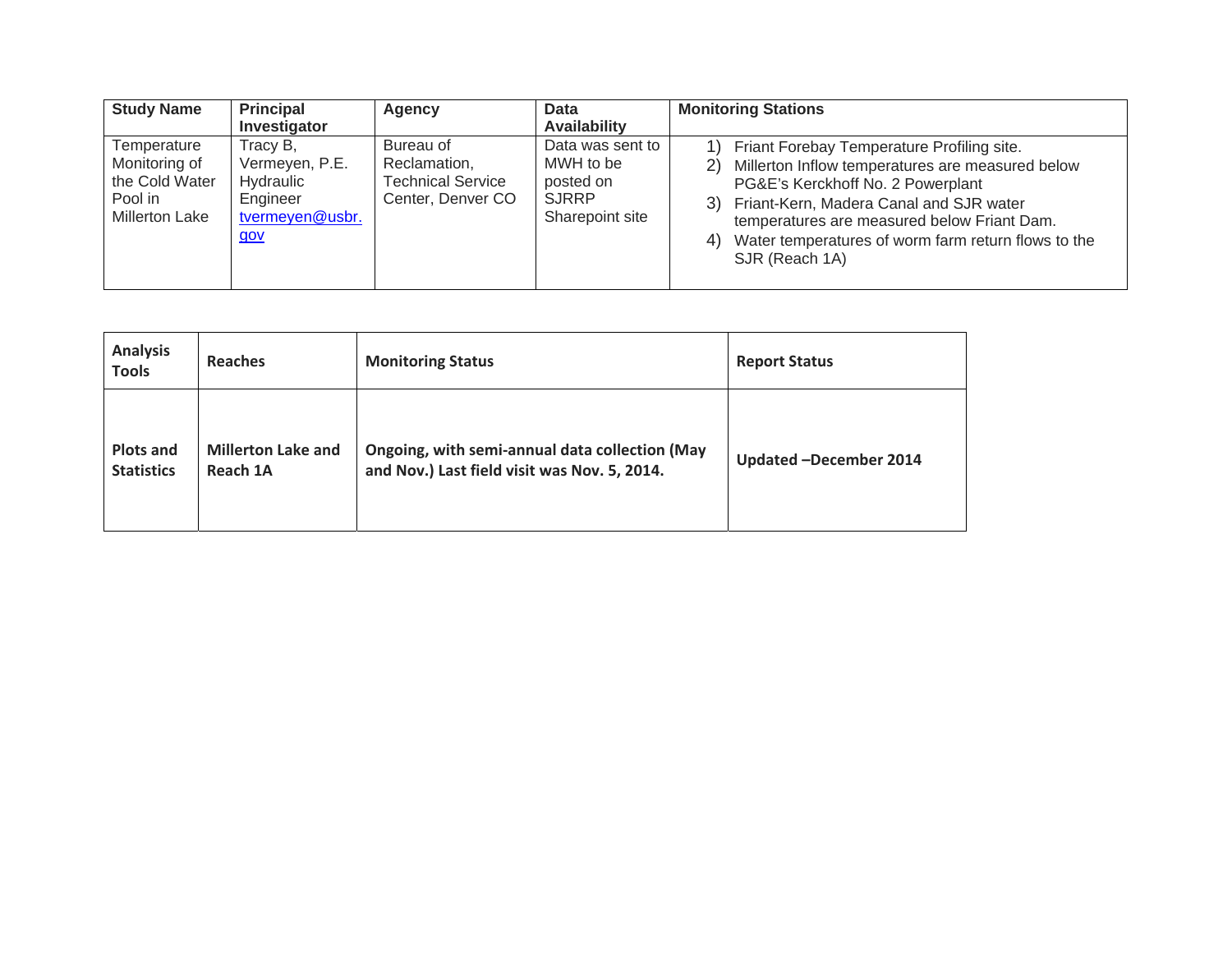## **Temperature Monitoring of the Cold Water Pool in Millerton Lake**

Principal Investigator: Tracy B, Vermeyen, P.E., Hydraulic Engineer, tvermeyen@usbr.gov Agency: Bureau of Reclamation, Technical Service Center, Denver CO **Report Updated – December 2014**

## **Observations**

Water temperatures in Millerton reservoir were significantly warmer in 2014 than in previous years. Reservoir water levels were very low and winter inflows were much lower than normal. There are two reasons why hypolimnetic temperatures are higher than normal: 1) river restoration flows of 400 CFS were maintained through February 1<sup>st</sup> 2014 which exported cold water that would normally be stored in Millerton Lake and 2) Starting on May 15, 2014, Exchange Contractor releases in excess of 1000 CFS (figure 1) through the river outlet works (El. 380) have substantially reduced the volume of cold water withdrawal from Millerton Lake. These exchange contractor releases continued until September 27, 2015. These exchange contractor releases from Friant Dam are unprecedented and their impact on the cool water pool in Millerton Lake resulted in unprecedented warm river releases for 2014 (figure 5). For example, on September 30, 2014 cool water pool temperatures were 17.1 °F warmer than temperature on September 30, 2013. Warmer SJR water temperatures resulted in the fish hatchery below Friant to bring in water chillers to provide cold water to the hatchery fish.



**Figure 1. River outlet releases from Friant Dam, 2014 (Ref: CDEC site SJF)**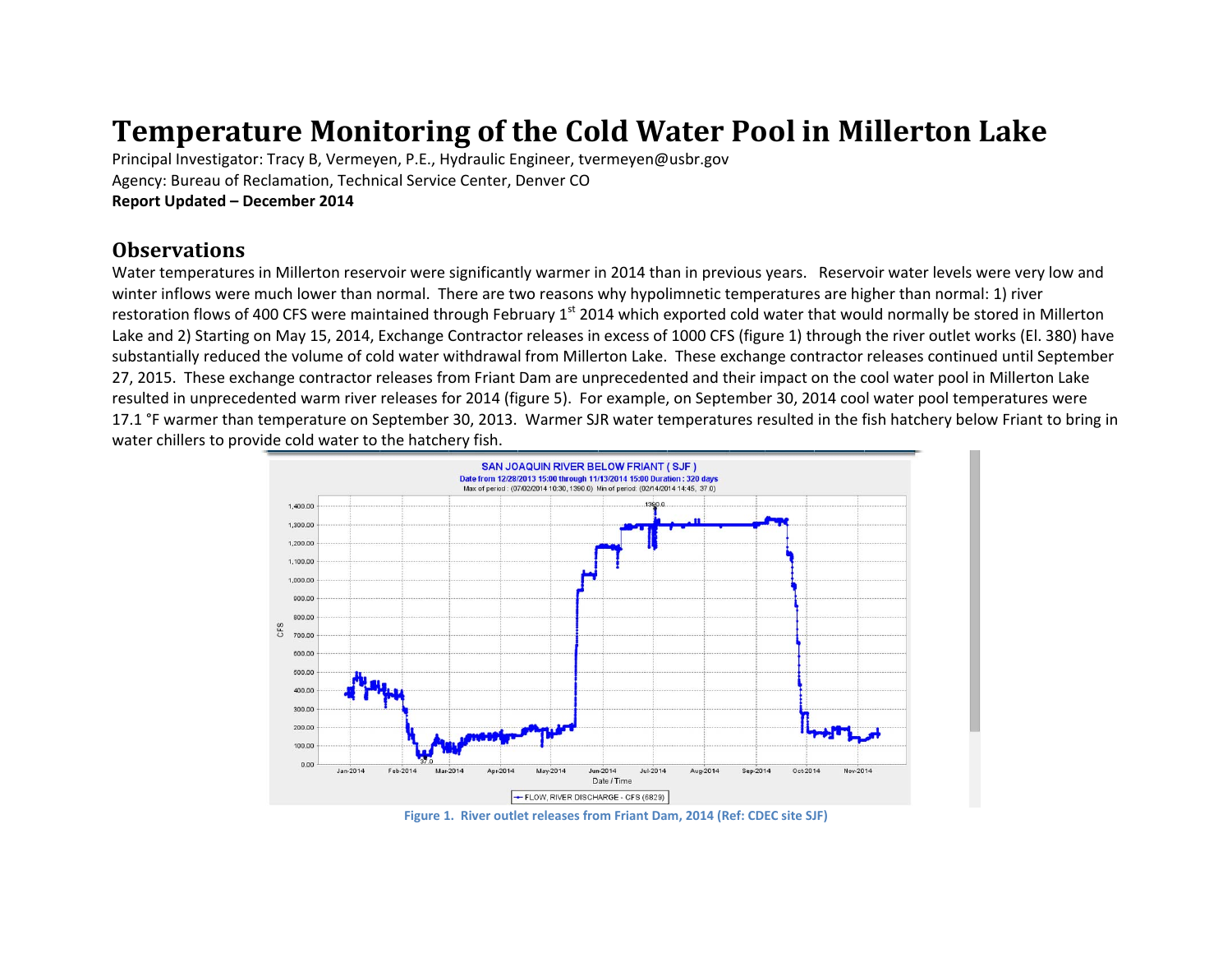## **Concerns**

River outlet release temperatures for the remainder of 2014 will be warmer than normal and could negatively impact operations at the fish hatchery and other river restoration related studies. Current temperature monitoring of Millerton reservoir inflows are inadequate because the temperature logger is located in the tailwater pool of the Kerckhoff No. 2 Powerplant which is not being used regularly of drought conditions. Ideally, <sup>a</sup> temperature logger to measure release temperatures from Kerckhoff No. 1 Powerhouse would be installed to provide accurate inflow temperatures during low flow conditions. This site is about 10 miles upstream from the current location and could be affected by instream warming.



Figure 2. Friant Dam forebay water temperature profile data for water year 2014. Black lines are temperature logger data points.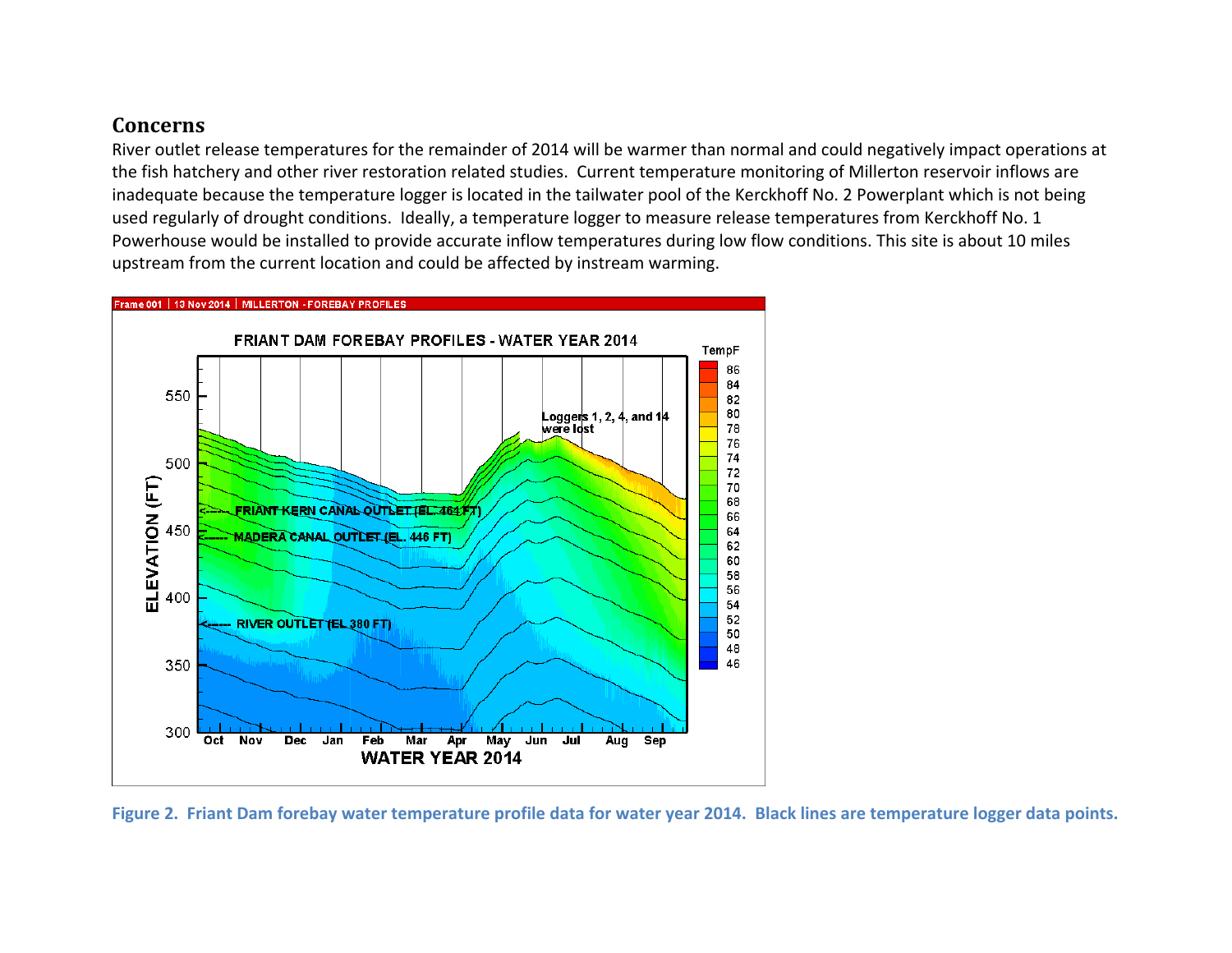

Figure 3. Millerton Lake historical cool water pool conditions for 2005 through November 2014. For this plot, cool water is defined to be water temperatures below 56 °F. These data show a clear trend that the cool water pool volume and temperature **is greatly reduced in 2012, 2013, and 2014.**